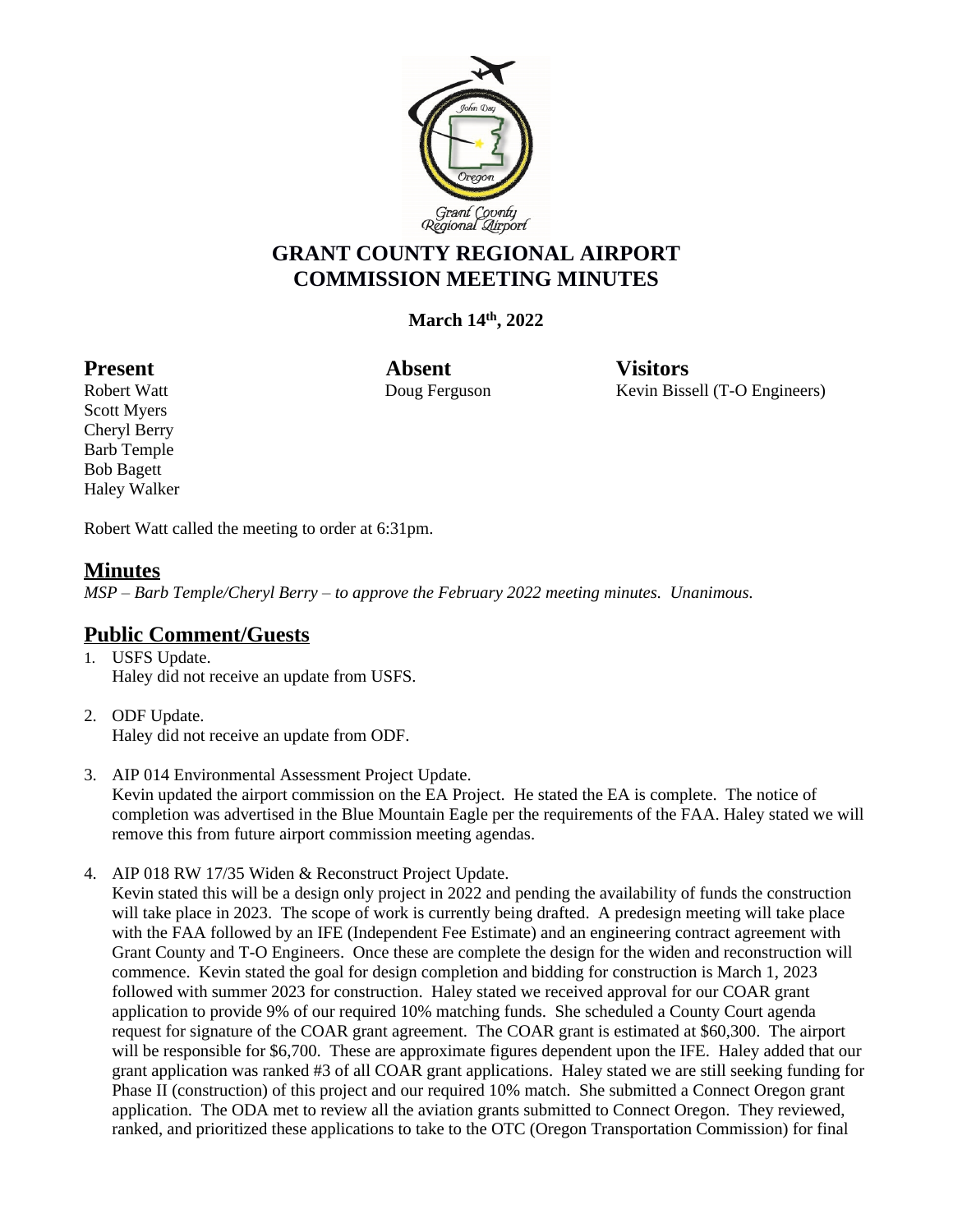Connect Oregon application projects related to rail, marine, and aviation. Haley summarized how ODA ranked these applications which were by economic development, the Bend Airport air traffic control tower, and runway pavement projects. Our project was considered a runway pavement project. Haley stated our application was the top ranked aviation project in Eastern Oregon. Haley will update as she gets more information.

## **Financial activity report for February**

The February financials were reported prior to the meeting.

Haley noted the reserved fund decreased by just over \$11,000 primarily due to Supplemental/Decoupling Project closeout costs and not receiving reimbursements for those invoices during the month of February. She provided an update on where we are with the reserve fund. She stated we have reimbursements scheduled totaling \$10,309 that have been submitted for reimbursement. Additionally, the EA Project reimbursements total \$2,900, and she is waiting to submit those because the FAA rejected her last reimbursement request due to less than 10% of project costs remaining. Once we receive these reimbursements this will bring our reserve account to -\$837. We are also waiting on final approval and payment from the North/Corporate Apron project that includes a retainage release and a final T-O Engineers invoice that will total just over \$44,000. This will bring the reserve account to \$43,196 excluding any additional expenses and revenue.

Haley recapped the airport fund account which decreased \$15,700 which was primarily due to not receiving EPIC fuel sales and USFS monthly invoice reimbursements. Additionally, there were high expenses for the boiler pellets and our annual audit fee. We are expecting and reimbursements have been requested for \$22,000 from the FAA for ARPA funding, USFS reimbursements from January and February for \$15,000, and EPIC fuel receipts totaling \$8,700. We are also expected to receive \$25,000 from Oregon Lottery funds. This will bring the airport fund to just over \$158,000 excluding any additional expenses and revenue.

#### **Manager's Report**

- 1. Fuel sales volumes for December, January, & February. Fuel sales volumes for February 2013- 2022. The fuel report was included in the meeting documents. We sold 479.2 gallons of 100LL and 312.7 gallons of Jet-A, and both were above average for the month of February over a 10-year period. Discounted fuel sales of 100LL were 118.7 gallons. Both 100LL and Jet-A fuel sales are above average year-to-date over a tenyear period. Haley corrected the January fuel sales. She went back and looked at the meter readings and stated we actually sold 567.4 gallons of 100LL and 442.3 gallons of Jet-A in January. She corrected the January report.
- 2. Fuel resale and replacement values.

Haley stated the fuel prices did not change during the month of February. 100LL and Jet-A fuel prices are currently \$5.54/gallon for 100LL and \$4.89/gallon for Jet-A. Friday, March 11<sup>th</sup>, the fuel prices increased. The current 100LL price is \$6.13/gallon and Jet-A is \$5.20/gallon due to rising costs. 100LL markup is \$0.50/gallon. Jet-A markup is \$1.25. Haley received our fuel cost email late this afternoon, and the cost has increased another \$0.26/gallon for 100LL which brings our cost to \$5.89/gallon, and Jet-A cost increased an additional \$0.33/gallon bringing our cost to \$4.28/gallon. She will be raising our prices tomorrow morning to bring our markup for 100LL to \$0.50/gallon. We received 5,000 gallons of 100LL and 5,000 gallons of Jet-A last week, so our tanks are full.

3. Classroom and office events/activities.

Items noted are not including the regular Airport Commission meetings, Air Search, and the USFS. For the month of February we had nine scheduled events with three paying and six non-paying events. The non-paying events were the CAT meeting (3), NRAC meeting, Victim's Assistance, and GC SAR. For the month of March we have thirteen total events with six paying and seven non-paying. The non-paying events include GC SAR, a CAT meeting, NRAC meeting, Economic Development (2), a BIC meeting, and Victim's Assistance.

4. Airport Maintenance Update.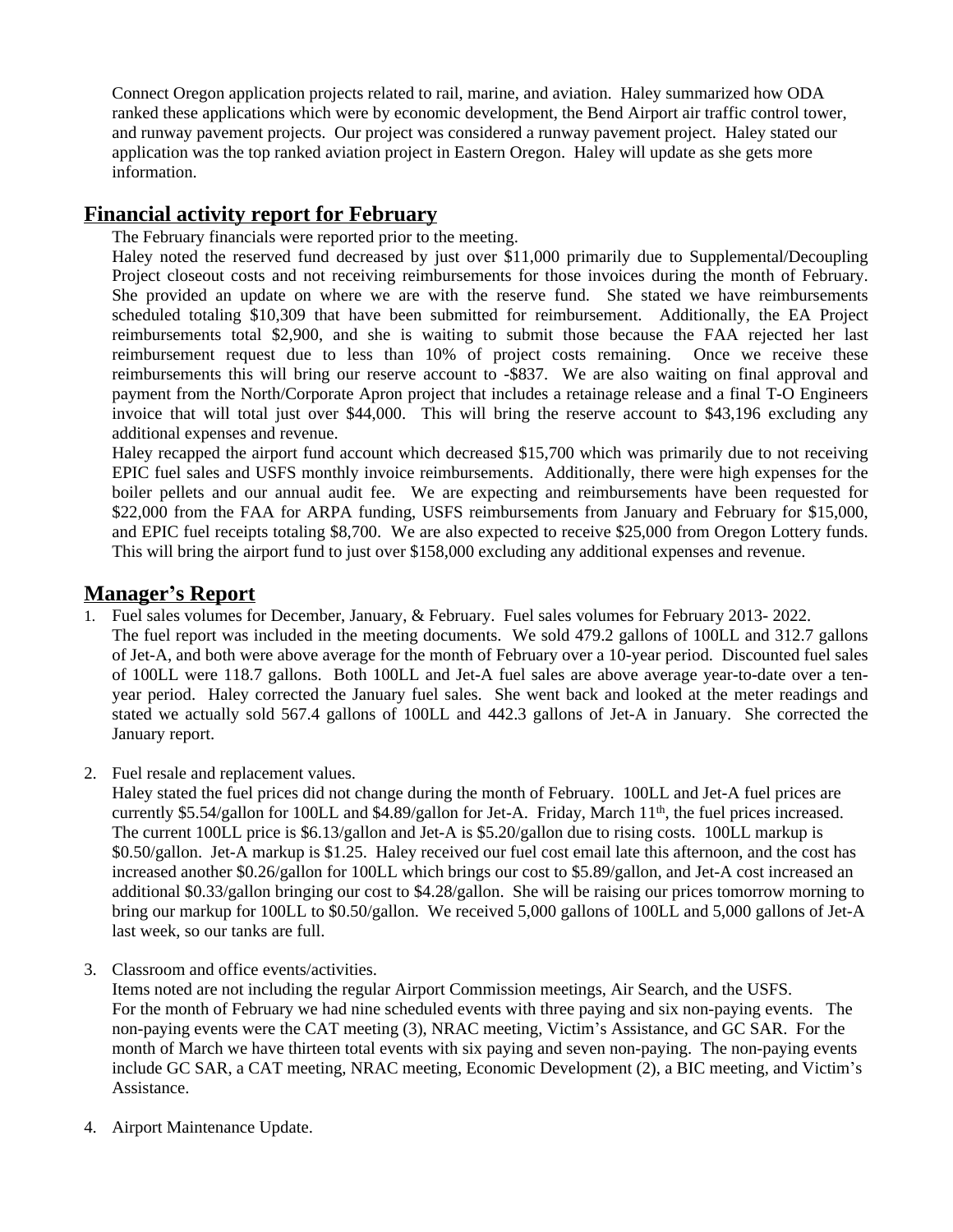Reliable Controls (HVAC). Haley stated we are in great shape with our HVAC system. We had some communication issues that stemmed from the county-wide power outage in February. The cooling tower sent a large amount of voltage through the system that damaged the communication system for our HVAC. Our technicians in Boise made a visit to repair the damage. While they were here they replaced all the filters in the terminal. Robert asked if there is anything they can put in to protect the power surges. Haley stated the technicians were surprised to see they system was not completely fried, and only the communications portion was damaged. The surge protector in the system protected the overall system and only shutdown the communications part of the system. Haley added that the generator did its job, but alarms messages were present which required a visit from a technician.

Bob Bagett arrived at 6:55pm.

 UST (Underground Storage Tanks). Haley let everyone know Mascott Equipment is scheduled to be onsite Friday, March 25<sup>th</sup> to complete a number of items: cathodic testing, under dispenser leak detection needs, Veeder-Root exterior audible alarm troubleshooting, 2014/15 modification report and checklist completion. Haley stated we are missing this modification report and checklist for the dispenser work completed in 2014/15, and she is working with the DEQ inspector and Mascott Equipment on how to move forward with this requirement.

## **Old Business**

1. Hangar #14 ownership change.

Haley stated this ownership change is 100% official now that she has all required signatures. Ronald Phillips is the new owner.

2. 2022 Oregon legislative session capital funding information submission.

Haley submitted a request to Representative Owens office for our fuel island upgrade to bring the fuel tanks above ground. She has been keeping a watch on this, and received information that we have not been identified to receive funds so far in this legislative session. If more information becomes available Haley will add this back to our agenda.

3. RPZ land acquisition (Eva Harris property).

Haley stated she spoke with Eva who is interested in working out a payment plan for the County to purchase her property. She requested the airport put something together and present it to her. Haley added that at this point the airport does not have enough information to present her an offer. She stated the airport needs to see exactly where the airport budget is as we move into the next fiscal year. Haley stated she doesn't want to overcommit and underdeliver. Bob asked about the BIL (Bipartisan Infrastructure Law) funds. Haley still hasn't heard if land acquisitions are allowable with the BIL funds. Kevin stated he assumes BIL funds could be used for land acquisitions. He attended a webinar last weeks related to BIL funds. Kevin stated we need to be very careful and must follow the Uniform Appraisal Act to make sure the land acquisition would be eligible for reimbursement.

## **New Business**

1. FY23 Senate CDS Federal Funding Process.

Haley received an email from County HR forwarded from County Commissioner, Jim Hamsher, about an opportunity to request funding for projects. Haley stated this could be another avenue to acquire funding to bring our underground storage tanks above ground. He just received this email and hasn't had an opportunity to review all pages in the document. She will review to see if we have a project that would qualify for this funding opportunity. Cheryl asked if this could be used to fund the proposed connector taxiway between taxiway A and runway 17/35 near the hangar entrances.

2. Updated CIP to include BIL funding.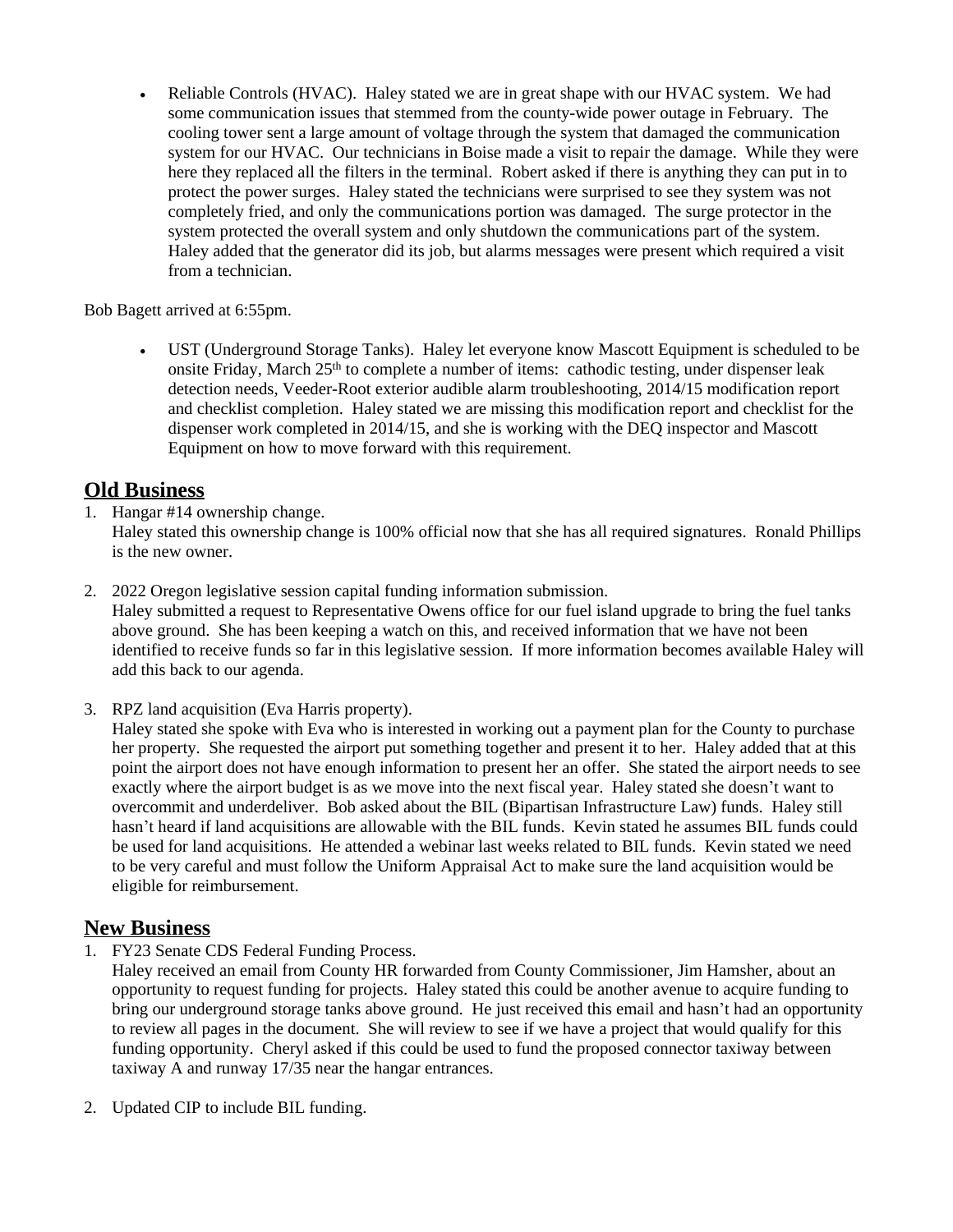Haley stated we have an opportunity to revise our CIP to include BIL funds. Haley explained we will receive \$110,000 each year for five years. We can accumulate up to four years to have one big project. Haley proposed we revise our CIP to include snowplow removal equipment for the first year and then accumulate the remaining four years for an upgrade to our fuel farm. A revised CIP was shared with the airport commission. Haley added that BIL funds only provide 90% of total project costs and the airport would still be required to provide 10% matching funds.

3. Hangar Inspections.

Haley's intention is to have hangar inspections complete by the end of April. Letters to hangar owners are being prepared to send in the mail. Robert stated he is concerned about at least one of the hangars being used as a construction hangar. He stated our goal is to maintain our airport for aviation, and he asked what enforcement options do we have when hangars are not being used for aviation purposes. Haley stated we have signed leases that state hangars are to be used primarily for aeronautical purposes. Barb added that hangar owners should comply with the lease. There was additional discussion about primary aeronautical use as well as penalties from the FAA if they found our airport to be out of compliance. Haley stated her goal is to have the airport be fair and consistent in the policy. Haley stated we have two aircraft owners that are on a wait list for hangar space.

#### 4. County hangar sale discussion.

Robert was approached by someone interested in purchasing the county hangar. Barb discussed also using the county hangar as storage, especially if we acquire additional snowplow removal equipment. She stated we need to consider if the airport has long-term use for the county hangar. Robert discussed the liability risk if the airport is storing equipment and renting out the other side for an aircraft. Haley received an appraised value from the Assessor's Office of \$25,000. Barb stated we could not build a storage space for our equipment for this price. Bob agrees with Barb and thinks we need to keep the county hangar for storage and renting at least half of it to an aircraft owner. Cheryl added that it would be beneficial to widen the pavement pad so debris is not dragged onto the taxilane.

- 5. Haley's Corner.
	- Airport hours of operation. The airport continues operating our non-peak hours of 8am-4pm Sunday  $-$  Saturday. The airport terminal was closed on February 21<sup>st</sup> in observance of President's Day. The terminal is not scheduled to be closed during the month of March.
	- Schedule. Haley stated she is planning a couple vacation days next week.
	- Completed details list, ongoing projects/tasks see synopsis. Haley highlighted some items from the completed details list: #2 completed repairs and testing on the FuelMaster hardware and software and followed up with an email and NOTAM removal, worked with Bisnett Insurance about quotes for general liability insurance, DEQ documentation and email our initial response, worked with FAA about AIP and BIL grant status and documentation, worked through COAR grant agreement for RW 17/35 widen/reconstruct project, worked with ESD and Control Sentries HVAC communications failure and QuickBooks program, long visit with John Marciel about hangar development, spoke with Mascott Equipment about our UST needs, etc.
- 6. Commissioners miscellaneous.

Robert asked Kevin if there are costs expected related to cleanup when we pull the USTs if there is any seepage. Kevin stated the airport would be responsible for mitigation of any spilled fuel in the ground. He added we may have insurance for these costs.

#### **Adjournment**

*MSP – Barb Temple/Bob Bagett – to adjourn the meeting at 7:32pm. Unanimous.*

The next meeting is scheduled for Monday, April 11<sup>th</sup>, 2022 at 6:30pm.